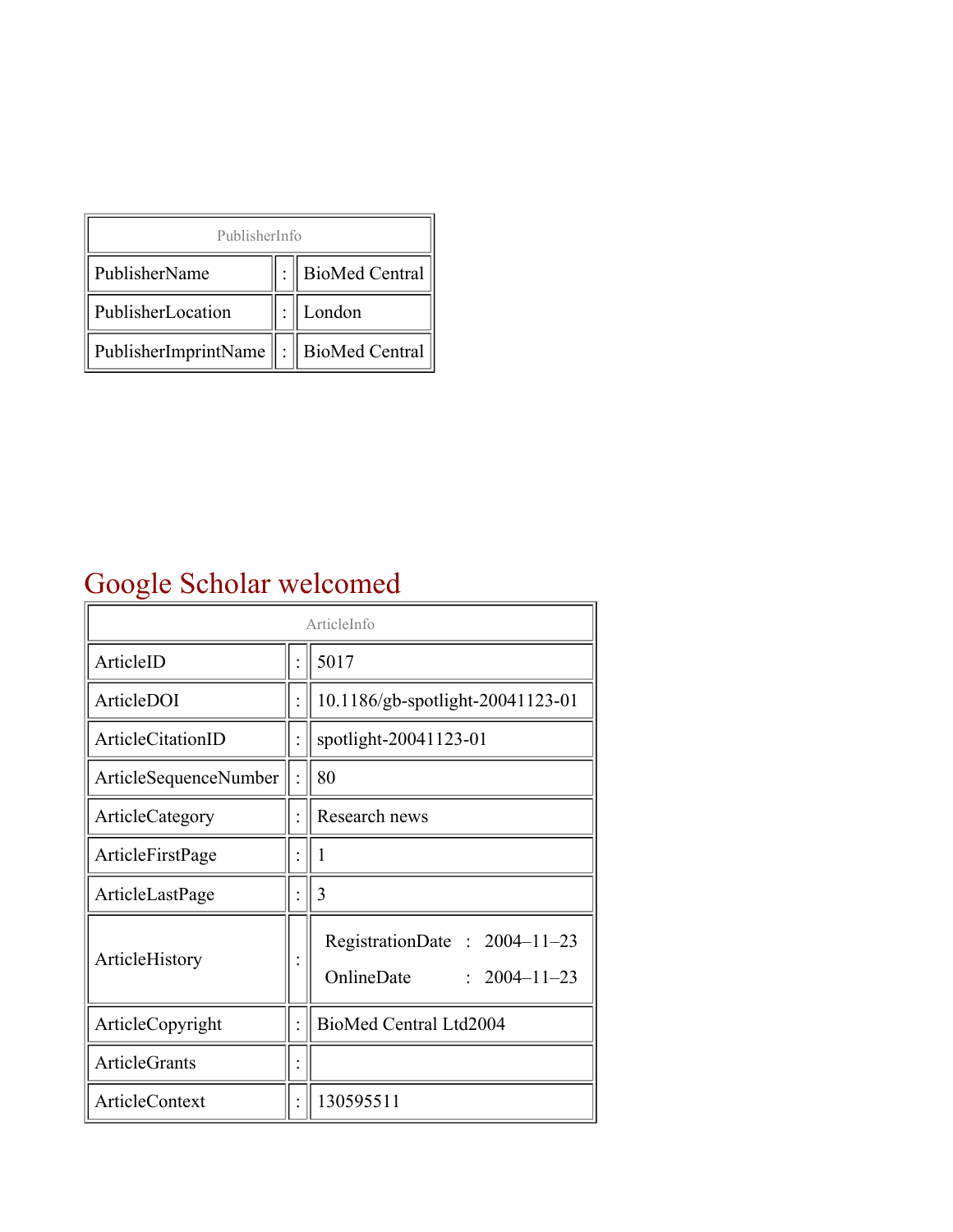Doug Payne **Email**: dougpayne@islandtelecom.com

The beta version of [Google Scholar,](#page-2-0) launched last Thursday (November 18), has been warmly welcomed in the scientific world. But questions remain about some aspects of the academic search engine.

The tool is targeted squarely at scientists and academic researchers wanting to find scholarly literature across broad areas of research. It searches a subset of the main Google index, open repositories, and the Web sites of academic publishers, professional societies, preprint repositories, and universities.

Duane Webster, head of the [Association of Research Libraries,](#page-2-1) said the arrival of the new service was welcome but noted the need for an open dialog as it develops. "As their experiment moves forward, there will be a range of important questions that will need to be addressed," he told us. "We encourage the company to find ways to report on their experiences and to engage these questions."

For example, Webster pointed out that Google has declined to name the participants in the development of the service. There are concerns over this lack of information, and with "Google's unwillingness to describe how it determines what is scholarly," he said.

That said, "it is likely that their criteria over time will evolve and, like their other services, I am sure this is a capability that will improve significantly with experience," Webster added. The Association of Research Libraries is an umbrella group of 123 North American research libraries.

Although Google has been quiet on a number of matters relating to Google Scholar, the engineer who led the project, Anurag Acharya, has [told the mediant](#page-2-2)he company received good cooperation from publishers in the sector. "Google as a company has greatly benefited from academic research, and this is one of the ways we can give back to the community," he added.

[BioMed Central](#page-2-3) also welcomed the new service. BioMed Central Publisher Jan Velterop said in a statement that the tool maximizes the opportunities offered by Open Access journals and open repositories.

"We, along with others in the scientific community, have been talking to Google about offering a service like this for some time. We are very pleased that they have taken this step," Velterop said.

However, [Michael Eisen,](#page-2-4) co-founder of another open-access publisher, [Public Library of Science](#page-2-5) (PLoS), pointed out that people using the service will face an important obstacle - many of the articles are only available to journal subscribers.

"While Google may have the noble goal of making 'the world's scientific literature universally accessible, ' the fact remains that most of the articles returned in a Google Scholar search can only be accessed by those fortunate enough to have a subscription to the relevant journal," he told us.

A PloS spokeswoman added: "Google will find that they can better serve their searchers' needs for access to complete scholarly articles by 'flagging' as open access or ranking more highly those that are freely available online. Such a system would minimize people's frustration at finding an article that